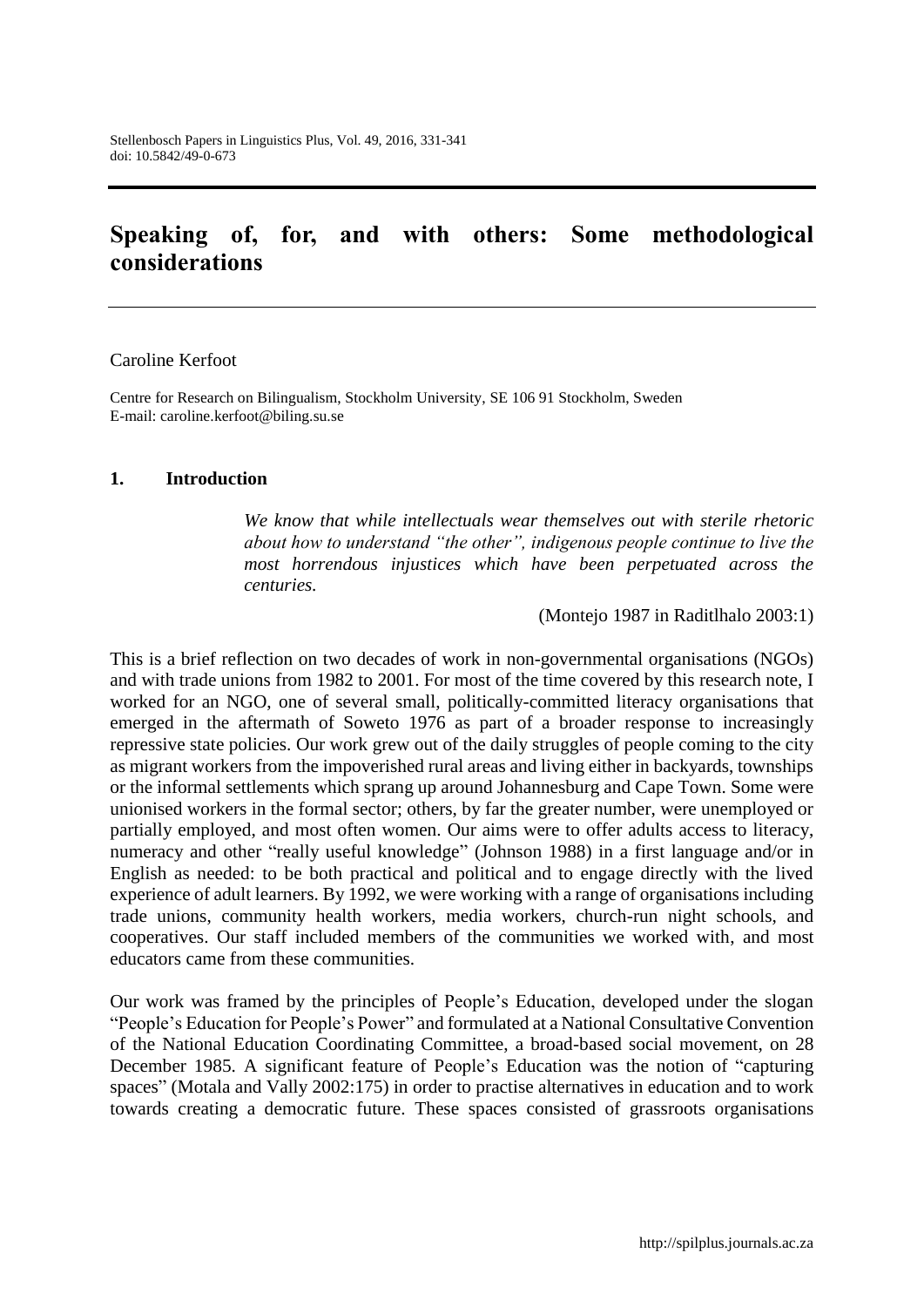operating through small groups and projects in the "community"<sup>1</sup> or the workplace, aligned with or affiliated to broader social movements and deeply committed to democratic principles. This commitment, interwoven with Freire's (1970) pedagogy of praxis, became core to the practice of "alternative education" (Alexander 1987). As all forms of political opposition were suppressed, adult education spaces were appropriated for political purposes wherever possible (Aitchison 2003).

# 2. **Negotiating meaning, negotiating position**

Given that adult learning groups or "alternative" organisational contexts were likely to be the only spaces for interaction where learners might be considered "legitimate speakers" (Bourdieu 1982) of English, the challenge was to find a second or additional language pedagogy which was consistent with the aims of critical pedagogy.

The National Education Crisis Committee (NECC) had in 1986 developed the concept of 'People's English for People's Power', which redefined the goals of communicative competence in English to include "the ability to say and write what one means; to hear what is said and what is hidden; to defend one's point of view; to argue, to persuade, to negotiate; to create, to reflect, to invent; to explore relationships, personal, structural, political; to speak, read, and write with confidence; to make one's voice heard; to read print and resist it where necessary" (NECC 1987:38-39). Different approaches to language teaching were implicitly held up to this lens, evaluating the extent to which theoretical underpinnings resulted in learning processes and practices which could help learners towards these goals.

The theories of language and communication at the time which came closest to meeting our needs were those associated with "negotiation for meaning", defined as follows:

The process in which, in an effort to communicate, learners and competent speakers provide and interpret signals of their own and their interlocutor's perceived comprehension, thus provoking adjustments to linguistic form, conversational structure, message content, or all three, until an acceptable level of understanding is achieved.

(Long 1996:418)

Such definitions, of course, raise questions of power: Whose meanings? Under what conditions? These definitions appear to assume unproblematically that speakers *can* negotiate meaning, whereas in politically repressive contexts, the reality is very different. The learning group was therefore usually the only space in which learners could negotiate meaning in English on a more equal basis. In line with the Freirean insistence that the learning context should mirror the kind of society desired, we sought ways to reduce power differences and create more democratic relations between educator and learners. These are discussed and critiqued in Kerfoot (1993, 2009).

What we lacked, though, was a more "socially constituted linguistics" (Hymes 1974:196-197), which sees linguistics at the service of social functions which "give [...] form to the ways in which linguistic features are encountered in actual life" (Hymes 1974:196). In our case though, "actual life" contexts were often conflictual or, alternatively, group contexts of envisioning

 $\overline{a}$ 

<sup>&</sup>lt;sup>1</sup> Gujit and Shah (1998), among others, have pointed out the importance of seeing "community" as a living and contested entity rather than an unproblematic social category.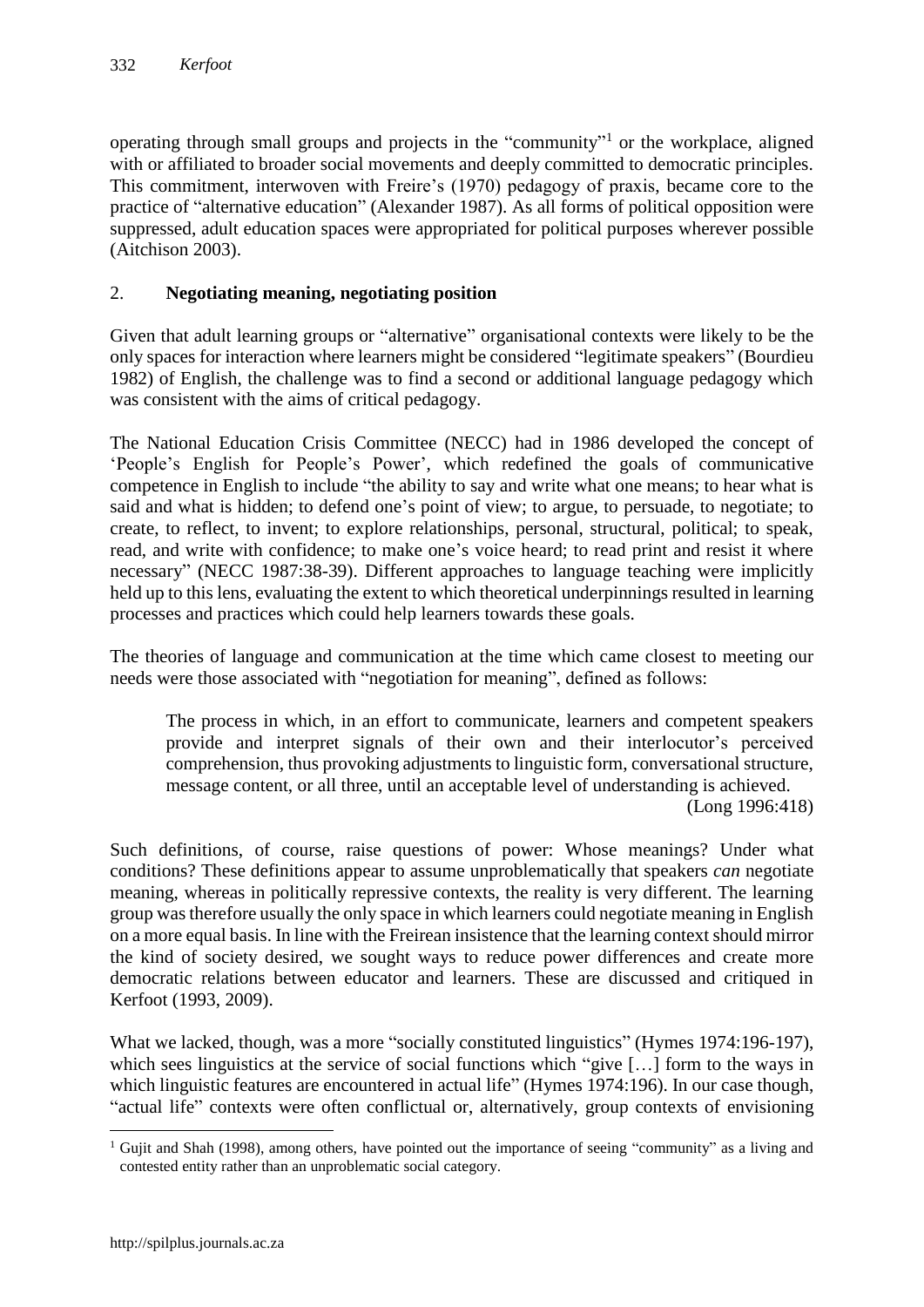ways of being and communicating which did not yet exist. Negotiation for meaning needed to be complemented by "negotiation for positions" (Block 2003:74).

Overall then, although our pedagogies and processes started and ended with the social, our understanding of language acquisition had not yet taken the "social turn" identified by Block (2003:4): we needed theories which were more sociolinguistically oriented, took into account the complexity of context, and had a more encompassing view of what acquisition in a multilingual context entails.

What rings through our early work is a modernist faith in progress and a belief that literacy and language teaching could "make a difference", along with a fair degree of certainty that we had found a way for this to happen through the integration of language teaching with popular education and adult learning principles. We were convinced that such teaching would bolster the growing mass democratic movement and enable "change from below". As Pennycook (2001:8) has argued, one of the problems with emancipatory modernism is its "assurity about its own rightness, its belief that an adequate critique of social and political inequality can lead to an alternative reality". It is true that I did believe this with a fair degree of naivety, but my memories of those years are of a constant sense of uncertainty and of inadequate knowledge, a wrestling with daily contradictions, yet the need to help create a vision of a different future and to hold firm in the belief that this was possible in order to sustain others − what Freire (1994) might call a "pedagogy of hope".

# **2.1 Voice and critical pedagogy**

 $\overline{a}$ 

Given the focus on the relationships between language, literacy and power, a key concern that underpinned our work was the issue of "voice". As Giroux (1988:199) argues, voice "constitutes the focal point" for a critical theory of education: it represents the chief means through which learners affirm their own class, cultural, racial, and gender identities. Thus, "[u]sing, speaking, learning and teaching language is a form of social and cultural action; it is about producing and not just reflecting realities" (Pennycook 2001:53). The name of the NGO for which I worked – Use, Speak and Write English  $(USWE)^2$  – reflects this orientation to language teaching and an early preoccupation with voice.

Voice within the context of critical pedagogy is tied to a vision of an alternative, more democratic society, but voice is not enough. Just as "[…] we might ask how it is that access to or awareness of powerful forms of language is indeed supposed to change social relations, we might equally ask here how the possibility of using one's voice is supposed to be related to change" (Pennycook 2001:103). At that time, USWE's goals in encouraging learners to write were affirmation; solidarity – a sharing of experiences across cultural and geographical boundaries<sup>3</sup>; a belief in the possibility that a future system might take their needs and wishes into account (housing, health, education, living conditions, livelihoods); and also, implicitly, an appeal to Bakhtin's (1986:126) "superaddressee" – "an invisible third party, the court of social justice, or simple humanity".

<sup>&</sup>lt;sup>2</sup> This name was conceived in 1982 by the founder, Basia Ledochowska, to emphasise the agentive aspect of language. The organisation later became known as "USWE Adult Basic Education Project" to reflect the broadening nature of our work and the inclusion of languages other than English.

<sup>&</sup>lt;sup>3</sup> Some of the writings produced by South African learners were published in a Canadian magazine for adult literacy learners which, in turn, was read by literacy learners in South Africa and elsewhere.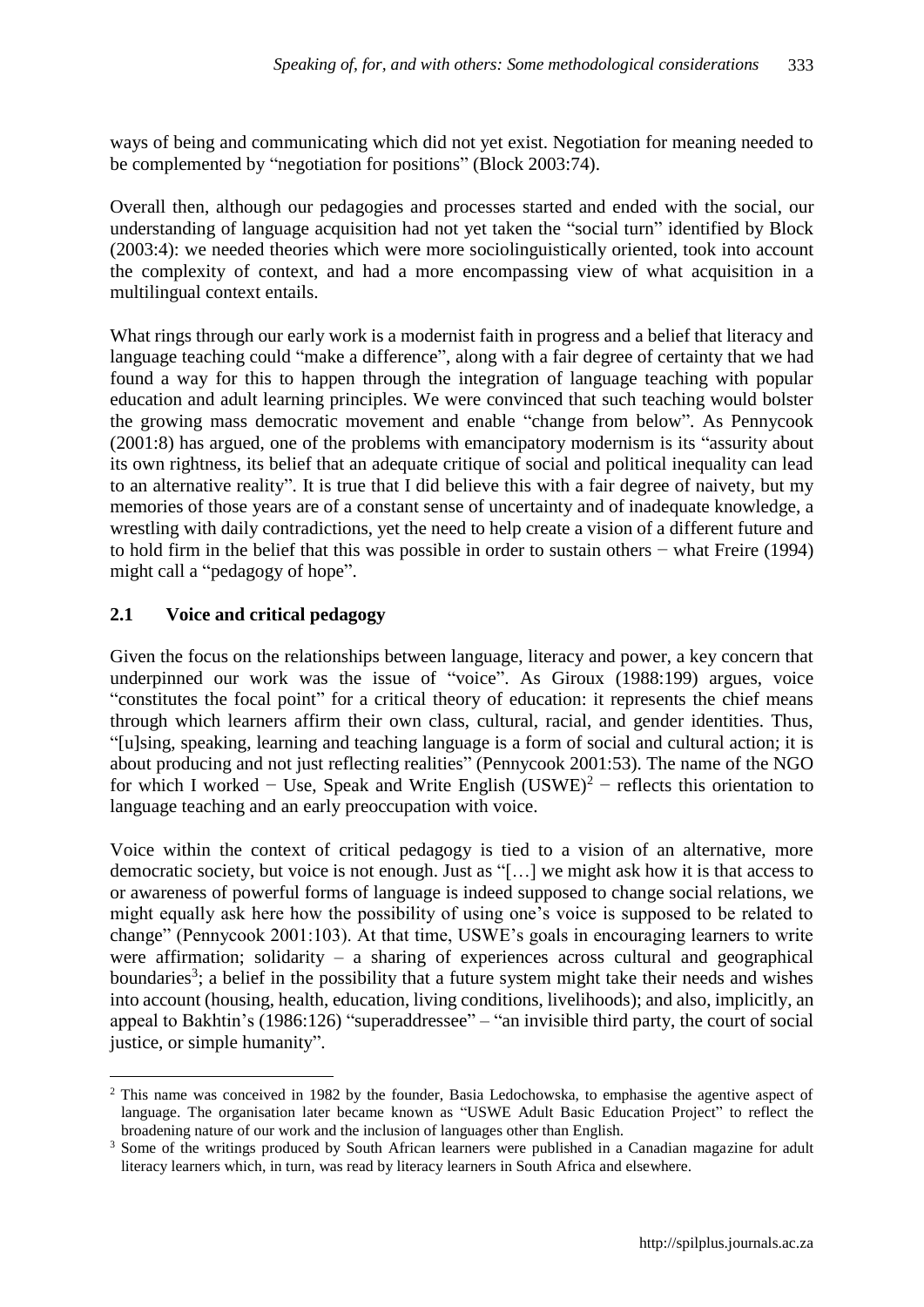# **2.2 Beyond narrative: Other routes to voice and agency**

In addition to autobiographical accounts, learning groups also created texts such as letters, petitions, action plans, posters and placards to address local issues or participate in broader struggles. Without structured access to economic, social, and political resources, such learners had little hope of using their literacy or language skills to bring about long-term changes. The task for those in literacy education was therefore to imagine a democratic future and to anticipate the kinds of practices that could help adults work towards and sustain such a future. The curriculum framework we proposed attempted to take up the challenge of People's Education that future syllabi "must proceed from different principles" (Gardiner 1987:6). This framework later informed national policy work for the Congress of South African Trade Unions (COSATU, the major trade union federation) and the African National Congress' Centre for Education Policy Development in the run-up to the first democratic elections (Kerfoot 2009). Rather than a fixed linear structure, the curriculum framework was intended as a generative model able to accommodate multiple learning needs and contexts.

Overall then, we were groping towards a notion of 'communicative competence' that was not based on a static version of the social order (Norton Peirce 1989) but might contribute towards transforming it. Teaching in contexts of extreme poverty and injustice often led to heightened sensitivity to what might be taught along with the language, later succinctly stated by Luke (n.d.:1) as "patterns and practices of intersubjectivity, and thereby freedom and unfreedom, identity and non-identity, relative constraint and agency […]" and "[a] sense of one's own social worth" (Bourdieu 1991:82), although we did not always know what to do about it. Emphasising appropriacy in a context where learners were not seen as legitimate owners and users of English seemed inappropriate, although of course appropriacy could not be ignored. In seeking a pedagogy that was underpinned by a view of language as productive rather than merely reflective of social relations, the best we could find at that time was a kind of expanded notion of 'strategic competence', where the compensatory aspect, as defined by Canale (1983), was no longer primary<sup>4</sup>. Rather, the emphasis was on the "element of conscious *choice*" (Cohen 1990:5, original emphasis), discussing existing strategies, evaluating these, trying out new ones, and considering the contexts and texts for which each might be useful.

# **3. Speaking of, for, and with others**

As the discussion above has illustrated, my working life has been lived in the "contact zone" (Pratt 1992:4), that is, in "social spaces where disparate cultures meet, clash and grapple with each other, often in highly asymmetrical relations of domination and subordination". The work I have been able to do has been on the basis of a series of coincidences conditioned by my social position, what Blommaert (2005:107) calls a "structured accident". While it has been a great privilege to have been involved in this way, it has also been a source of continuing disquiet.

In the years leading up to the change of government in 1994, social movements and NGOs were often the only channels for the voices of non-unionised citizens to reach beyond the hegemony

 $\overline{a}$ <sup>4</sup> Canale (1983:10) defined "strategic competence" as an element of communicative competence involving both verbal and non-verbal communication strategies that may be used to compensate for breakdowns in communication often due to "insufficient competence in one or more areas of communicative competence, for example, paraphrasing, ways of addressing strangers when unsure of their social status, and ways of achieving coherence in texts when unsure of cohesive devices".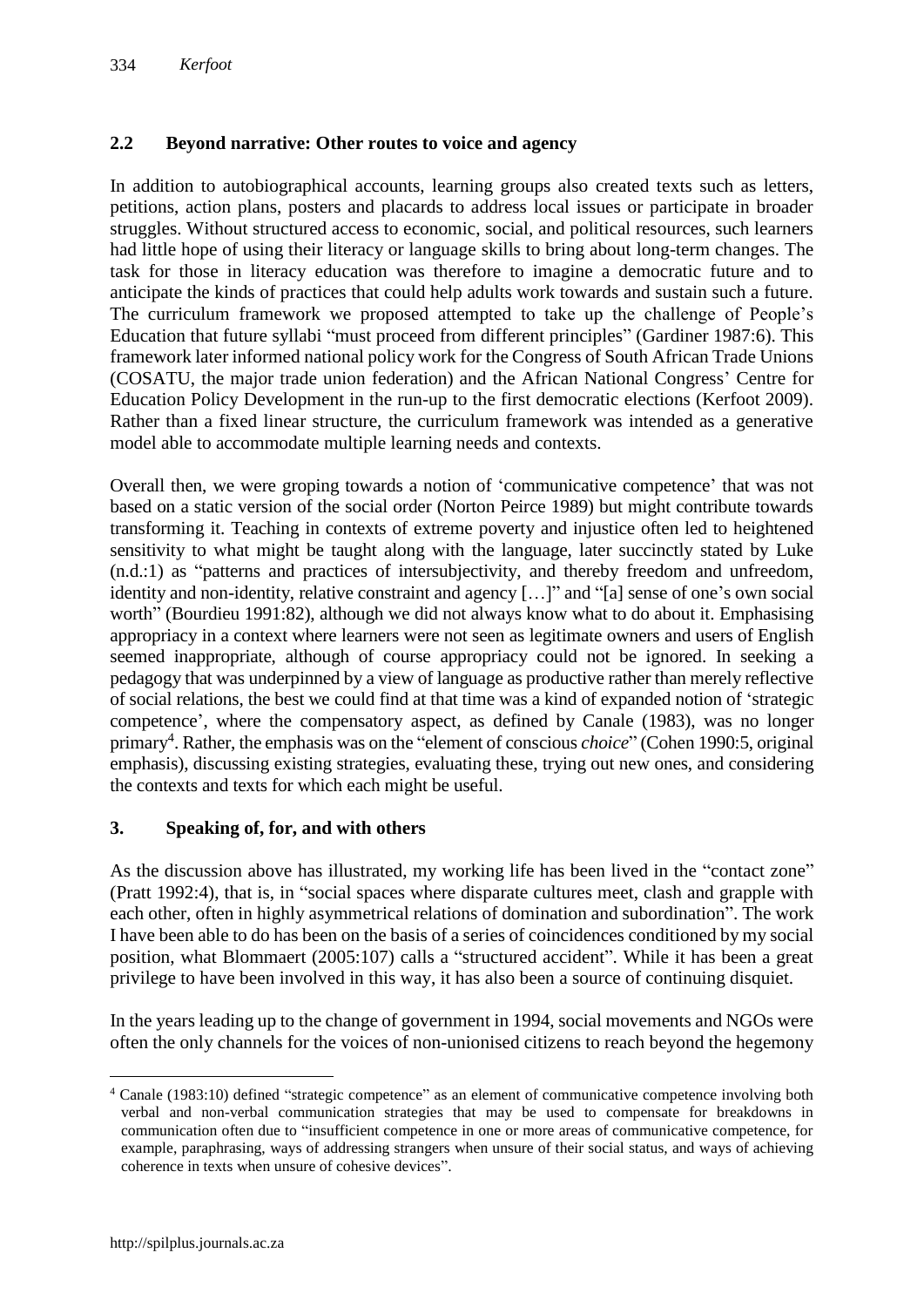of the apartheid state through mass meetings, conferences, or applications to international donors. Although I always had a specific mandate to "speak for" others in different contexts, in a highly racialised society it was nevertheless extremely problematic. In the negotiations among education and training "stakeholders" leading up to the transition, lack of capacity made these dilemmas more acute – in my case, as mentioned earlier, within the same period I could be called on to represent COSATU, the National Literacy Coalition, or the African National Congress through its Centre for Education Policy Development.

Depending on the context, I have at different times been perceived as representing the interests of the South or the North, the Third or the First World, the rich or the poor, white or black, middle class or working class, organised labour or the unemployed, donors or NGOs, state or civil society, researched or researcher. I have been called Communist, Stalinist, Trotskyite, and liberal, all while I was working for, or seconded from, the same NGO and articulating the same broad agenda. Through these various positionings, I became acutely conscious of imposed identities, the relative degrees of power ascribed along with them, and the central importance of discourses and symbolic power in renegotiating them.

Looking back, I can see that poststructural and feminist analysts would analyse this as an example of multiple, fragmented or hybrid identities, which indeed would seem to be the case. However, my subjectivity in each context was strongly filtered through the consciousness that I was white and wholly under-prepared with, in Bourdieu's terms, an inadequate "feel for the game" (Bourdieu 1990b:66), especially as "the game" in the last years of apartheid changed almost daily.

For Frankenberg (1993:1), "whiteness" is at once a location of structural advantage, a standpoint, and a reference to a set of cultural practices that are usually unmarked and unnamed. Where (charles) (1992) and others have called for "colouring in the white", in most of these contexts, my whiteness has felt highly coloured, a marker of difference which made sure that my presence was visible at times when I would have preferred otherwise. It has, however, also been a useful standpoint from which to examine the terrain of whiteness during and after apartheid, a landscape starkly illuminating and often soul-destroying. It has, of course, afforded substantial advantages which intersected in various ways with other axes of language, class, gender, age, institutional affiliation, and geopolitical location. The difficulty of reflecting on the structural advantages accorded by race is that the ability to be reflexive is in itself, as Skeggs (2002:361) notes, "a privilege, a position of mobility and power, a mobilisation of cultural resources" which runs the risk of leaving others fixed in place. Some sort of symbolic violence is intrinsic in the structure of the situation (Rabinow 1977): without a "double turn" back towards others, "the transformation of whiteness into a colour can work to conceal the power and privilege of whiteness" (Ahmed 2004:10). However, not mentioning it at all has the same effect.

This power through positioning has been reflected in great caution in terms of representation in research papers, policy fora, learning materials, and advocacy or social struggles. Postcolonial theorists, as discussed by Skeggs (2002:362), have pointed out the ethical problems associated with speaking of or for others, among them, ventriloquism (Visweswaran 1994), producing the "native" as authentic and as truth (Spivak 1990; Narayan 1993), an inauthentic giving of voice, and issues of accountability and responsibility. In such situations of uneven exchange, how the research is done and how it is written up become closely interrogated.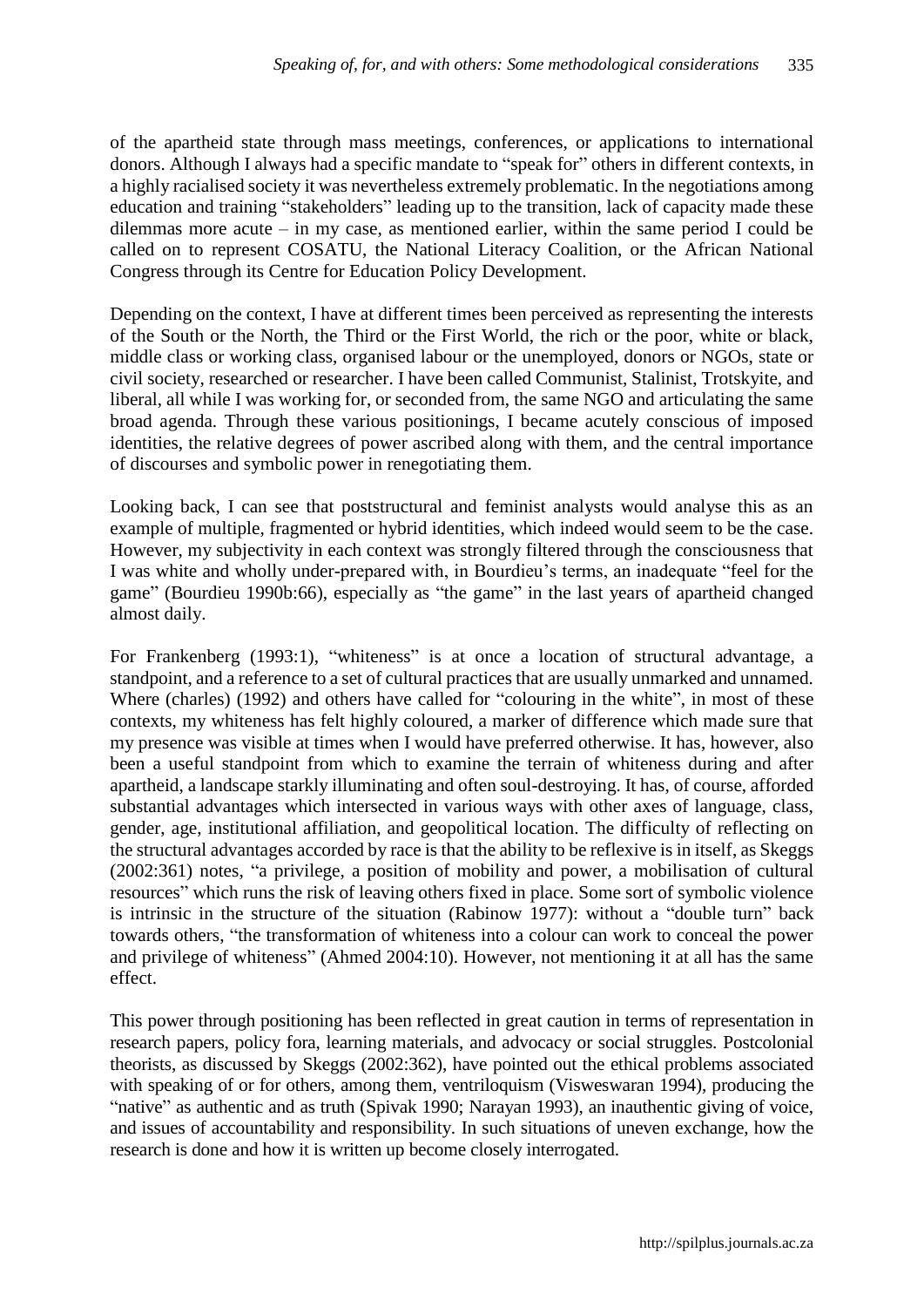# **3.1 Methodology: Voice and representation**

Issues of voice and ownership in relation to the development of a curriculum for Adult Basic Education and Training (ABET) are discussed in depth in Kerfoot (1993), and I will not revisit them here. This study also details the processes through which the proposed curriculum was developed – this would have qualified as a form of participatory action research, although at the time we had no formal research training. As Frazer (1992:97) notes, the purpose of action research is multi-faceted: it aims, among other things, to involve people in diagnosing and working to address their own needs and problems, to avoid treating persons as objects, and to recognise the "transformability of social reality". It is thus consistent with Freirean goals of seeking to promote change through dialogue and participation, bringing together knowing and doing, and recognising those without formal education as producers of knowledge.

Disadvantages of action research may include a lack of generalisability or a reduction in analytical clarity. However, if work over several years and with a variety of groups yields similar findings, then one can argue for a degree of generalisability. At the same time, some loss of clarity is inevitable in a negotiated and evolving process. Yet if such a process can make even small beginnings in shifting power relationships or working towards alternatives, then it is a small price to pay. The processes of action research undertaken here did result in a solid proposal which, despite its limitations, informed policy work on a future ABET system.

Where action research is not possible, and where "subaltern groups have no access to the mechanisms for telling and distribution of their knowledge" (Skeggs 2002:362), other ways have to be found. These were explored in a research project conducted for the UK's Department for International Development in Southern Africa (DFIDSA) in the Northern Cape in 2000- 2001. Under investigation were the impacts of a tertiary level training programme<sup>5</sup> in equipping participants to act as literacy educators in the Public Adult Learning Centres and as agents of development more broadly. Street (2001:9) has pointed out that the concept of 'impact' is "not just a neutral developmental index, to be measured, but is already part of a power relationship". The research was designed as a limited critical ethnography, and incorporated three main elements to try and minimise this power relationship (see Kerfoot et al. 2001). The first was individual<sup>6</sup> and focus-group interviews in three interlinked series of extended visits to allow for the incorporation of participants' agendas, and for feedback and discussion of emerging findings. The second was a highly diverse, multilingual research team consisting of five academics and seven past Centre for Adult and Continuing Education (CACE) students; this was intended to promote interaction with participants in a way that took account of power relations resulting from various intersections of language, race, ethnicity, class, gender and location, and so to facilitate the co-construction of knowledge (and build research capacity). Finally, multiple coders were used for interview data to try to guard against potential bias.

The research team met twice to analyse emerging findings and plan the next stage; vast distances in the Northern Cape made more meetings impractical. After data collection was complete, the findings were presented at a stakeholder symposium in February 2001 to seek alternative interpretations. Later in the year, a dissemination conference was held in Kimberley

 $\overline{a}$ 

<sup>&</sup>lt;sup>5</sup> A partnership between the Department of Education in the Northern Cape province and the Centre for Adult and Continuing Education (CACE) at the University of the Western Cape from 1996-1999.

<sup>6</sup> For the semi-structured interviews, purposive sampling was used to identify groups of students according to geographical location, course, gender, language, and whether or not they completed the courses.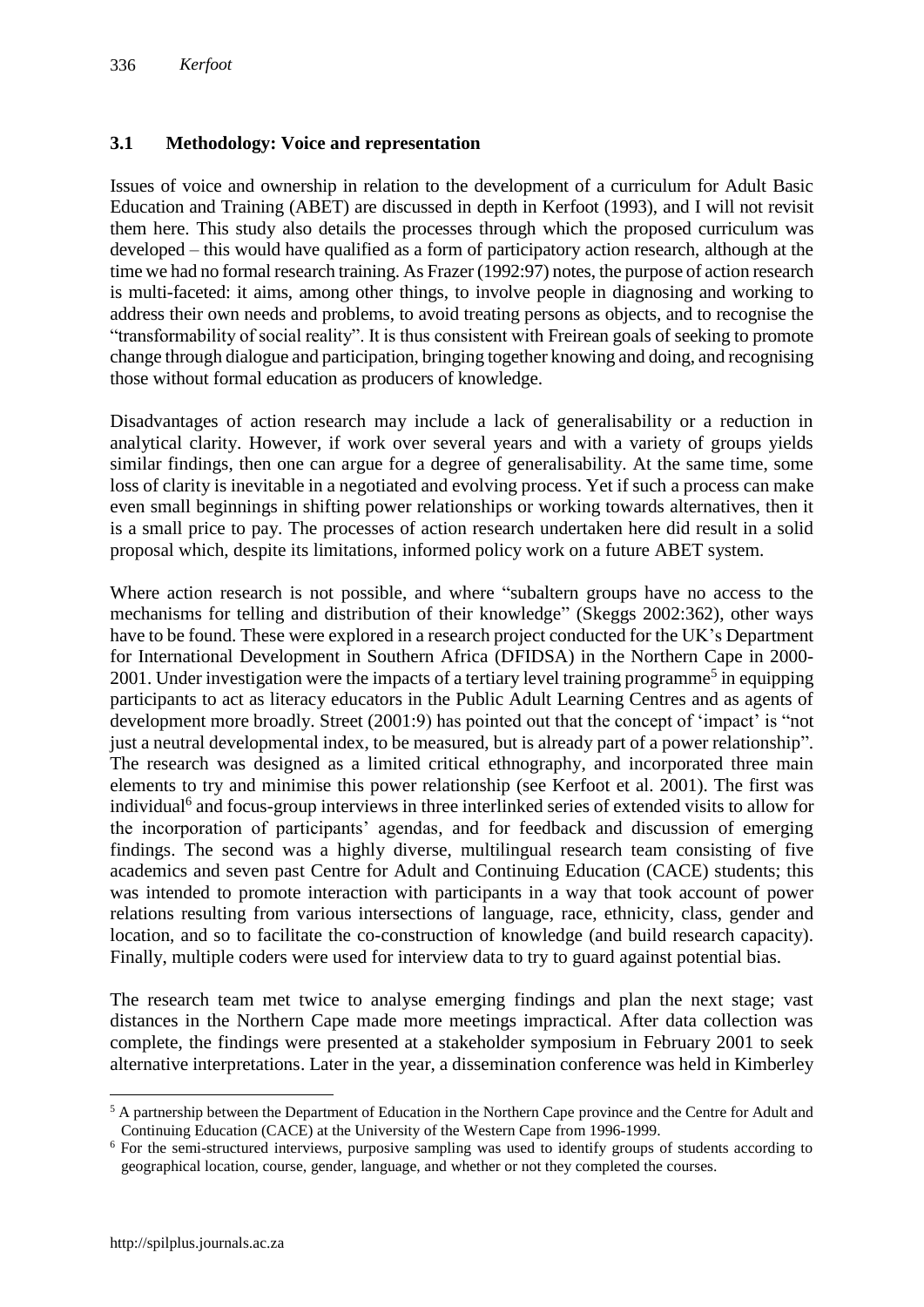to present the report, note responses, and discuss how to take the findings of the report further. This conference was attended by research participants and representatives from ABET role players in the Northern Cape, and resulted in a set of recommendations to the provincial government and Department of Education (ABET Unit). The report was written in such a way that it could be used as a tool for advocacy by educators and communities around the kind of ABET programmes that would suit their needs. It was also intended to assist in decision-making and planning within the Education Department. Overall, it was an attempt to do "empowering research", that is, research not only "on" subjects but also "for" and "with" them (Cameron et al. 1992).

Among the many issues that could be raised with regard to this research process is the question of the final authorial voice. The outcomes of a dialogical research process would logically include different interpretations leading to different, situated knowledges (Haraway 1990). Yet, as the person commissioned to do the research, I had the responsibility of weaving these different knowledges into one coherent, linear text. As Frazer (1992) has indicated, research teams usually contain a "hierarchy of knowers"; in this case, the fact that I was the only one who had worked through all the data and attended all the meetings and focus group discussions meant that I was in a position "to produce a recognisable voice, a voice that reduce[d] complexity" (Blommaert 2008:89). I could see similarities or contradictions, gaps and connections, and select whose voices to include and how. In other words, I had "archontic power" (Derrida 1996). As Blommaert (2008:86) points out, this power to construct an archive and to decide what belongs to it and what does not raises epistemological issues. Located as I am in a set of discourses on race, culture, and society that spans apartheid and post-apartheid South Africa as well the broader sweep of colonialism, to what extent can my representations be considered trustworthy? For Blommaert (2008:89), the way through this dilemma is to make one's own interpretive procedures explicit (like Fabian 1974), and to show one's own subjectivity in these interpretive procedures (like Bourdieu 1990a).

Bourdieu (1989, 2000) emphasises the importance of revisiting the object of study over and over. Wacquant (2004:387-388) points out that Bourdieu pioneered multi-sited ethnography as a means of controlling the construction of the object and acknowledging the "social embeddedness and split subjectivity of the inquirer". However, his conception of "multi-sitedness" differs from the contemporary trend of following people and signs across spaces and scales (see for example Marcus 1995): the "principle of selection is not the connection *between the sites* inscribed in the object itself but the connection of *each site to the investigator*" (Wacquant 2004:397, original emphasis). In this way, the second or further site becomes a methodological necessity and a means of "epistemological vigilance". The work that is discussed here falls somewhere between the two positions. It can be seen as a multi-sited ethnography, but in a historical rather than contemporaneous sense. Over two decades, I have repeatedly revisited the question of which principles, practices and pedagogies might offer the greatest potential as tools for change. In the trajectory from grassroots practice to national policy development and back, the connection between sites was determined by the demands of the political and educational tasks required rather than by methodological considerations. Nevertheless, the necessity of working in and at a variety of sites and scales provided a constantly shifting perspective on the object of study and on my own positioning in relation to it. It is this slowly expanding reflexive awareness along with the benefit of hindsight that has brought both greater epistemic caution and greater confidence in my assertions.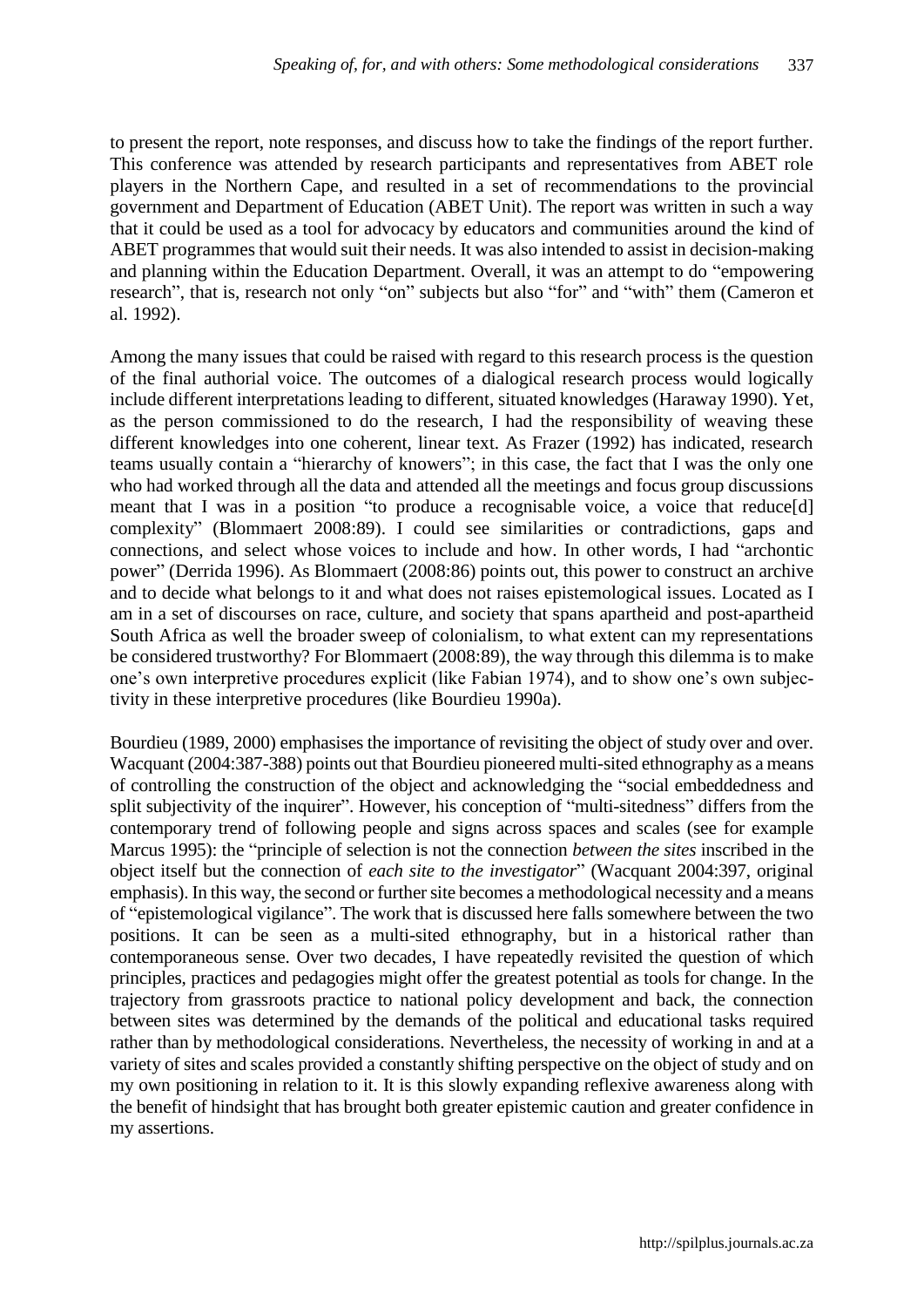## **References**

Ahmed, S. 2004. Declarations of whiteness: The non-performativity of anti-racism. *Borderlands E-journal* 3(2). Available online: [http://www.borderlands.net.au/vol3no2\\_](http://www.borderlands.net.au/vol3no2_%202004/ahmed_declarations.html)  [2004/ahmed\\_declarations.html](http://www.borderlands.net.au/vol3no2_%202004/ahmed_declarations.html) (Accessed 2 November 2008).

Aitchison, J. 2003. Struggle and compromise: A history of South African Adult Education from 1960 to 2001. *Journal of Education* 29: 125-178.

Alexander, N. 1987. People's Education: Limits and possibilities. In P. Randall (ed.) *Addressing educational crisis and change: Relevant private sector initiatives.* Johannesburg: Centre for Continuing Education, University of the Witwatersrand. pp. 79-86.

Bakhtin, M.M. 1986. *Speech genres and other late essays*. Austin: University of Texas Press.

Block, D. 2003. *The social turn in second language acquisition*. Edinburgh: Edinburgh University Press.

Blommaert, J. 2005. *Discourse: A critical introduction.* Cambridge: Cambridge University Press.

Blommaert, J. 2008. *Grassroots literacy: Writing, identity and voice in Central Africa*. London: Routledge.

Bourdieu, P. 1982. *Ce que parler veut dire* ['What it means to speak']. Paris: Fayard.

Bourdieu, P. 1989. Reproduction interdite. La dimension symbolique de la domination économique. ['Reproduction forbidden : The symbolic dimension of economic domination']. *Etudes Rurales* 113-114 (January-June): 15-36.

Bourdieu, P. 1990a. *In other words: Essays towards a reflexive sociology.* (Trans. M. Adamson.) Cambridge: Polity Press.

Bourdieu, P. 1990b. *The logic of practice.* (Trans. R. Nice.) Cambridge: Polity Press.

Bourdieu, P. 1991. *Language and symbolic power*. Cambridge: Polity Press.

Bourdieu, P. 2000. *Pascalian meditations*. (Trans. R. Nice.) Stanford: Stanford University Press.

Cameron, D., E. Frazer, P. Harvey, M.B.H. Rampton and K. Richardson. (eds.) 1992. *Researching language: Issues of power and method*. London: Routledge.

Canale, M. 1983. From communicative competence to communicative language pedagogy. In J.C. Richards and R.W. Schmidt (eds.) *Language and communication*. London: Longman. pp. 2-27.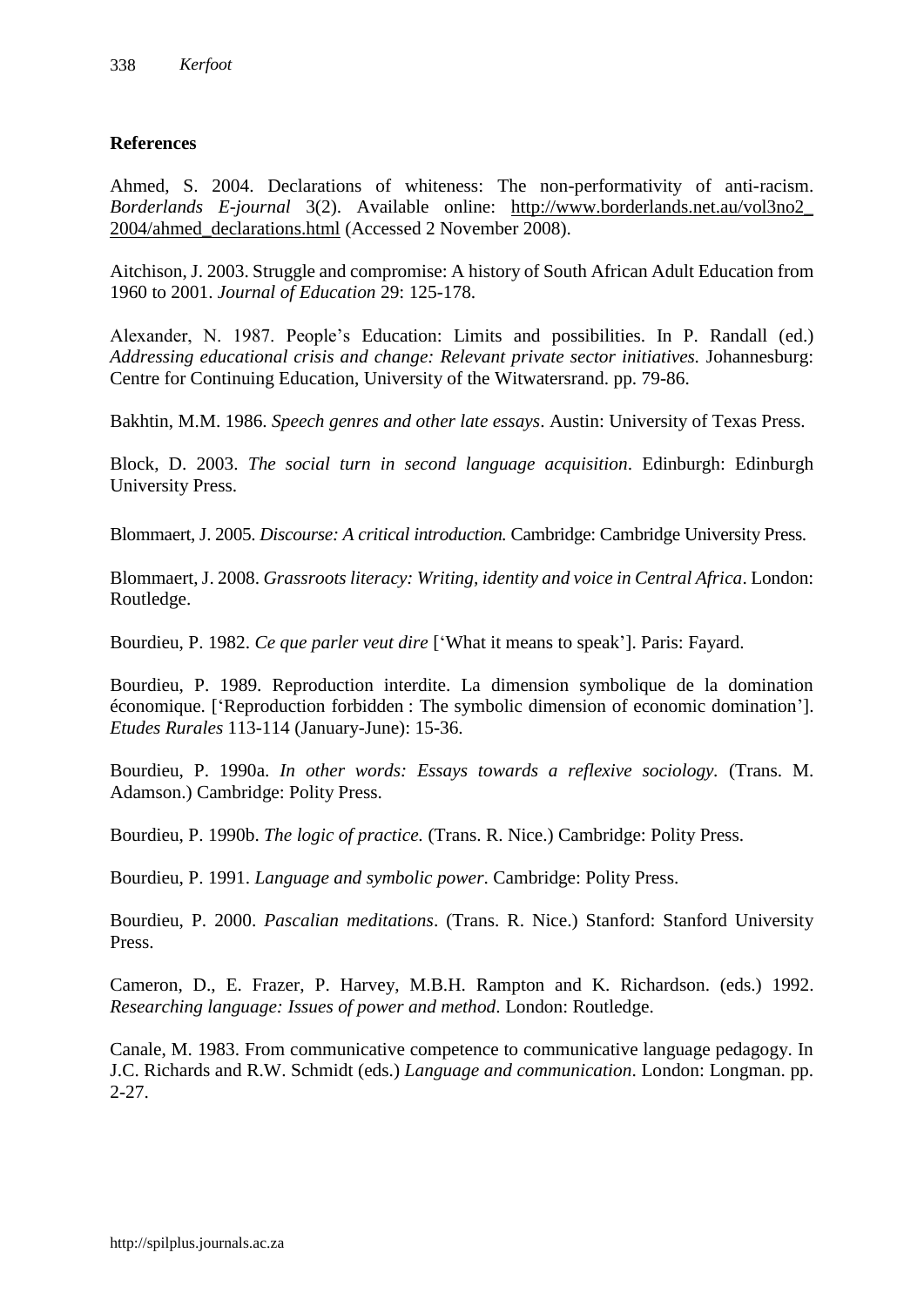(charles), H. 1992. Whiteness: The relevance of politically colouring the 'non'. In H. Hinds, A. Phoenix and J. Stacey (eds.) *Working out: New directions for Women's Studies.* London: Falmer Press. pp. 29-35.

Cohen, A.D. 1990. *Language learning: Insights for learners, teachers, and researchers*. Rowley: Newbury House.

Derrida, J. 1996. *Archive fever: A Freudian impression.* (Trans. E. Prenowitz.) Chicago: University of Chicago Press.

Fabian, J. 1974. Genres in an emerging tradition: An approach to religious communication. In A.W. Eister (ed.) *Changing perspectives in the scientific study of religion*. New York: Wiley. pp. 249-272.

Frankenberg, R. 1993. *White women, race matters: The social construction of whiteness*. Minneapolis: University of Minnesota Press.

Frazer, E. 1992. Talking about gender, race and class. In D. Cameron, E. Frazer, P. Harvey, M.B.H. Rampton and K. Richardson (eds.) *Researching language: Issues of power and method*. London: Routledge. pp. 90-112.

Freire, P. 1970. *Pedagogy of the oppressed*. New York: Continuum.

Freire, P. 1994. *Pedagogy of hope: Reliving pedagogy of the oppressed*. (Trans. R.R. Barr.) New York: Continuum.

Gardiner, M. 1987. Liberating language: People's English for the future. *In People's Education: A collection of articles.* Bellville: Centre for Adult and Continuing Education, University of the Western Cape. pp. 56-62.

Giroux, H. 1988. *Schooling and the struggle for public life: Critical pedagogy in the modern age.* Minneapolis: University of Minnesota Press.

Gujit, I. and M. Shah. (eds.) 1998. *The myth of community: Gender issues in participatory development.* London: Intermediate Technology Publications.

Haraway, D. 1990. *Primate visions: Gender, race, and nature in the world of modern science.* New York and London: Routledge.

Hymes, D. 1974. *Foundations in sociolinguistics: An ethnographic approach*. Philadelphia: University of Philadelphia Press.

Johnson, R. 1988. Really useful knowledge 1790-1850: Memories for education in the 1980's. In T. Lovett (Ed.) *Radical approaches to adult education*. London: Routledge. pp. 3-34.

Kerfoot, C. 1993. Participatory education in a South African context: Contradictions and challenges. *TESOL Quarterly* 27(3): 431-447.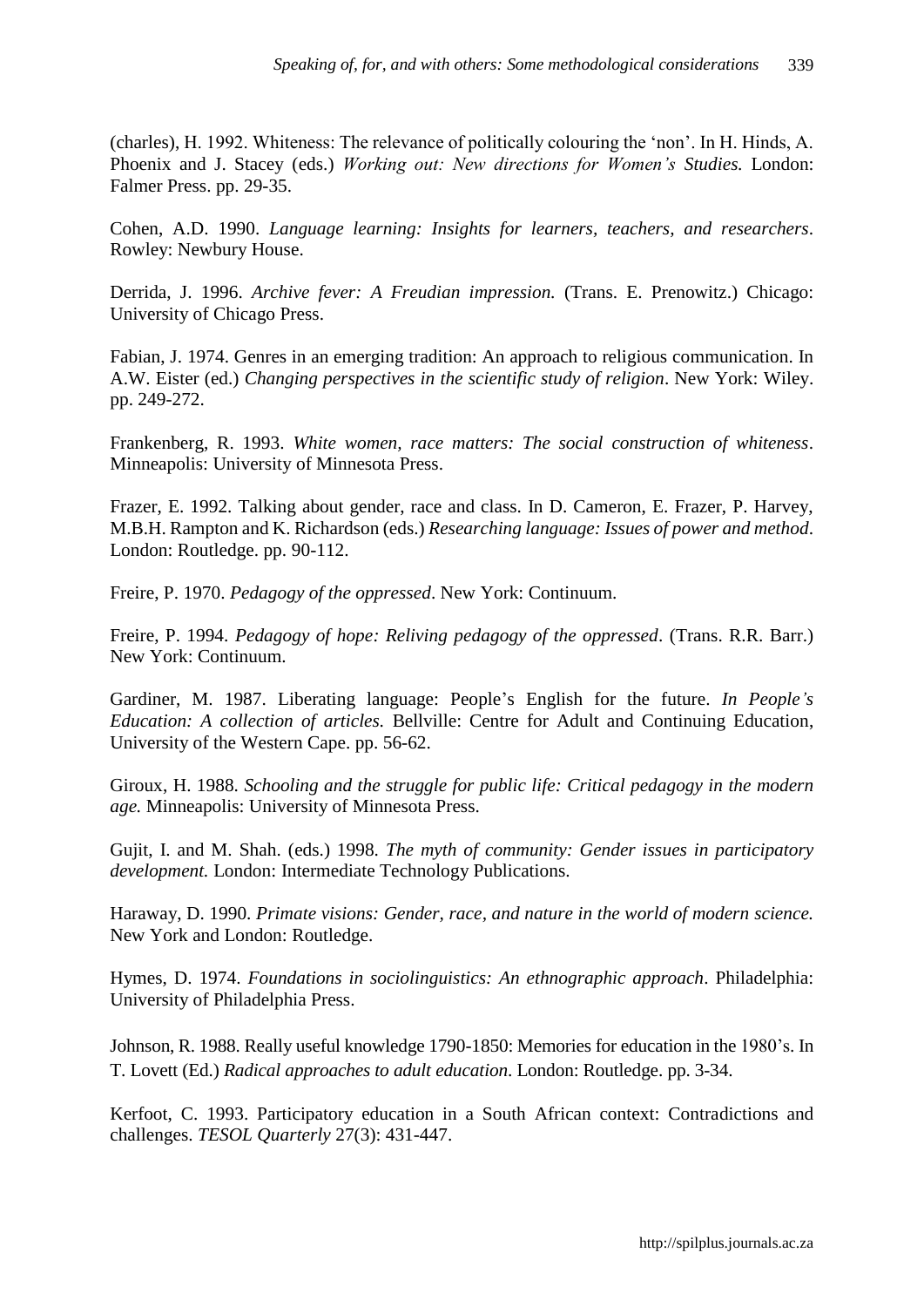Kerfoot, C. 2009. *Changing conceptions of literacies, language and development: Implications for the provision of Adult Basic Education in South Africa*. Stockholm: Centre for Research on Bilingualism, Stockholm University.

Kerfoot, C., J. Geidt, L. Alexander, R. Cornelius, J. Egan, X. Jack, N. Hendricks, A. Marais, T. Matholengwe, B. Mjekula, P. Qutsu, J. Rabie and A. Steyn. 2001. *ABET and development in the Northern Cape province: Assessing impacts of CACE courses 1996-1999.* Bellville: DFIDSA and the Centre for Adult and Continuing Education, University of the Western Cape.

Long, M. 1996. The role of linguistic environment in second language acquisition. In W. Ritchie and T. Bhatia (eds.) *Handbook of second language acquisition*. San Diego: Academic Press. pp. 413-468.

Luke, A. (n.d.) *Education in semiotic democracies: Teaching and learning beyond the nation.* Available online: http://wwwfp. education.tas.gov.au/english/luke4.html (Accessed 15 December 2008).

Marcus, G.E. 1995. Ethnography in/of the world system: The emergence of multi-sited ethnography. *Annual Review of Anthropology* 24: 95-117.

Motala, S. and S. Vally. 2002. People's Education: From People's Power to Tirisano. In P. Kallaway (ed.) *The history of education under apartheid 1948-1994: The doors of learning and culture shall be opened*. Cape Town: Maskew Miller Longman. pp. 174-194.

Narayan, K. 1993. How native is the 'native' anthropologist? *American Anthropologist* 95(3): 19-34.

National Education Crisis Committee (NECC). 1987. NECC press release: 1986*.* In *People's Education for teachers.* Bellville: Faculty of Education, University of the Western Cape. pp. 38-39.

Norton Peirce, B. 1989. Toward a pedagogy of possibility in the teaching of English internationally: People's English in South Africa. *TESOL Quarterly* 23(3): 401-420.

Pennycook, A. 2001. *Critical applied linguistics: A critical introduction*. Mahwah: Lawrence Erlbaum Associates.

Pratt, M.L. 1992. *Imperial eyes: Travel writing and transculturation*. London: Routledge.

Rabinow, P. 1977. *Reflections on fieldwork in Morocco*. Berkeley: University of California Press.

Raditlhalo, S. 2003. 'who am i?': The Construction of Identity in Twentieth-Century South African Autobiographical Writings in English. Doctoral dissertation. Netherlands: Rijksuniversiteit, Groningen.

Skeggs, B. 2002. Techniques for telling the reflexive self. In T. May (ed.) *Qualitative research in action*. London: Sage. pp. 349-374.